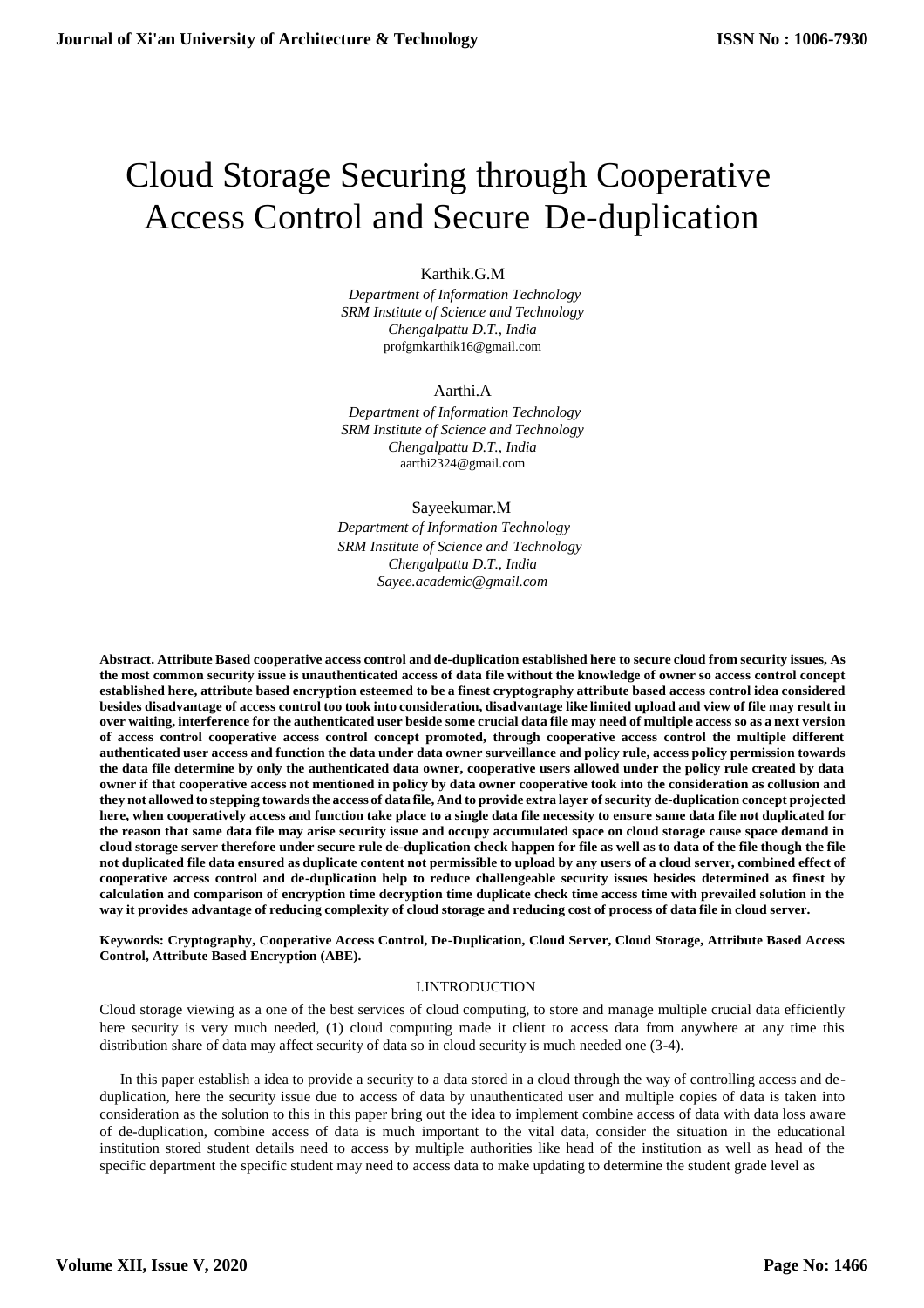for more needs generally the crucial data maintain multiple copies may give up chance to attacker have aware about data as well as more space in cloud storage get waste so it is better to have combine access to that crucial data instead of having multiple copies of data (5).

Combine access of data and data loss aware of de-duplication together provide extra layer of security to the crucial data (6). In combine access of data the multiple authorized user of data get access under policy written by one who upload the data in cloud (data owner) according to the role of authority rights towards the data to determine in policy and then duplication check take place to for every upload of file to strictly avoid deduplication through check of duplication for data in file able to eradicate loss of data (7).

#### II. RELATED WORKS

The previous chapter discussed the Blowfish-algorithm representing the symmetric block cipher as the alternate for "DES- algorithm" IDEA- algorithm" etc. The variable length of key may be taken from the 32 bits to 448 bits. These bits are used for the household and the exportable use. The person "Bruce-Schneier'' designed the Blowfish-algorithm in the year "1993" which is suitable for the cryptographic algorithm (10). The processing speed of the crypto graphic shows the main advantage of the algorithm. The Blowfish algorithm may be open source and freeware. The key distribution is the older method for the decoding using the cereal boxes (8). The unlocking concept uses the secret key with the unwanted data, the key distribution and changes applied on the original data. The Blowfish does not come with the cereal box key, because it cannot generate the thousands of keys for the user. The box key shares the key to the user. The cooler feature does not generate with the single key. The cooler feature does not generate with the single key (9).

In (3) discovered the improvement with the security - level for the blowfish. The blowfish proposed the Inter bit exchange and merge ("IBEM") is the example for the data application to be fed with the S-Boxes. The Inter-bit-Exchange and Merge (''`IBEM'") be the example for the data permission for intruders may be easy in key generation mechanism may be actually sent. The result for the experiment shows the combining step in conclusion with the security for Inter-bit Exchange and the merge process, which gives the data to the common point conclusion with the security for merging process (15).

After that another author concentrate Blowfish for the implementation for a banking system. In (6) discusses about the various services comprises for paying of bills, transfer of fund and the accounting statement process etc,. The customer or end user get the details about the banking through internet, which enables the computer and the smart phone using the WiFi , 3G and 4G system. The fund transfer is the big concern. The work closer to be the biggest task. The end user attacker can catch the account details over the internet. Cryptography is good solution for the outside attackers in the encryption process.

The current paper implements the banking system using the Blowfish algorithm. The system designed the well secured web application for the authorized user can access the information with a valid secret- key. In (8) represented the network safety in the encryption process continuous the separate part. There exists the loss of confusion in selecting the best encryption standards among the encryption standards to transmit the secret data. In many applications Blowfish is the current secured method. This method is modified at the different levels of the safety in the reliable communication channels. The Blowfish algorithm may be modified in the present way for the platform separately (14). The encryption scheme may be restricted in the platform related proposal. The proposal modifies the blowfish algorithm that supports the text, images and the media files (13).

In (9) deals with the current development of information and the communication industry, storing of data in the cloud and the sharing the valuable information across networks, which raised the need for the security for the data. The data processing units such as the computer laptops and the handheld devices like the mobiles and the tabs. The long information and the communication industry, data transfer communication of information, storing data using the technical advancement for cryptography (13).

The cryptography be the physical process samples the data rescheduling and the replacement within formation which creation with the incomprehensible except self-able of sorting out process. An algorithm varies with the data likes the text, image, audio video etc. The parameters such as the throughput, speed, CPU time, consumption of power and the security based on the cryptographic algorithm are analyzed. The current wok analyses the common symmetric cryptography algorithm likes the DES- algorithm, 3DES - algorithm, AEs algorithm and Blowfish algorithm for the above parameter. Further in details the Blowfish algorithm and the recent to be discussed (11).

Load balancers mainly depend on network performance, availability and system hardware components. On developing an open flow network which is having limited switched memory from SDN centralized controllers (11). The energy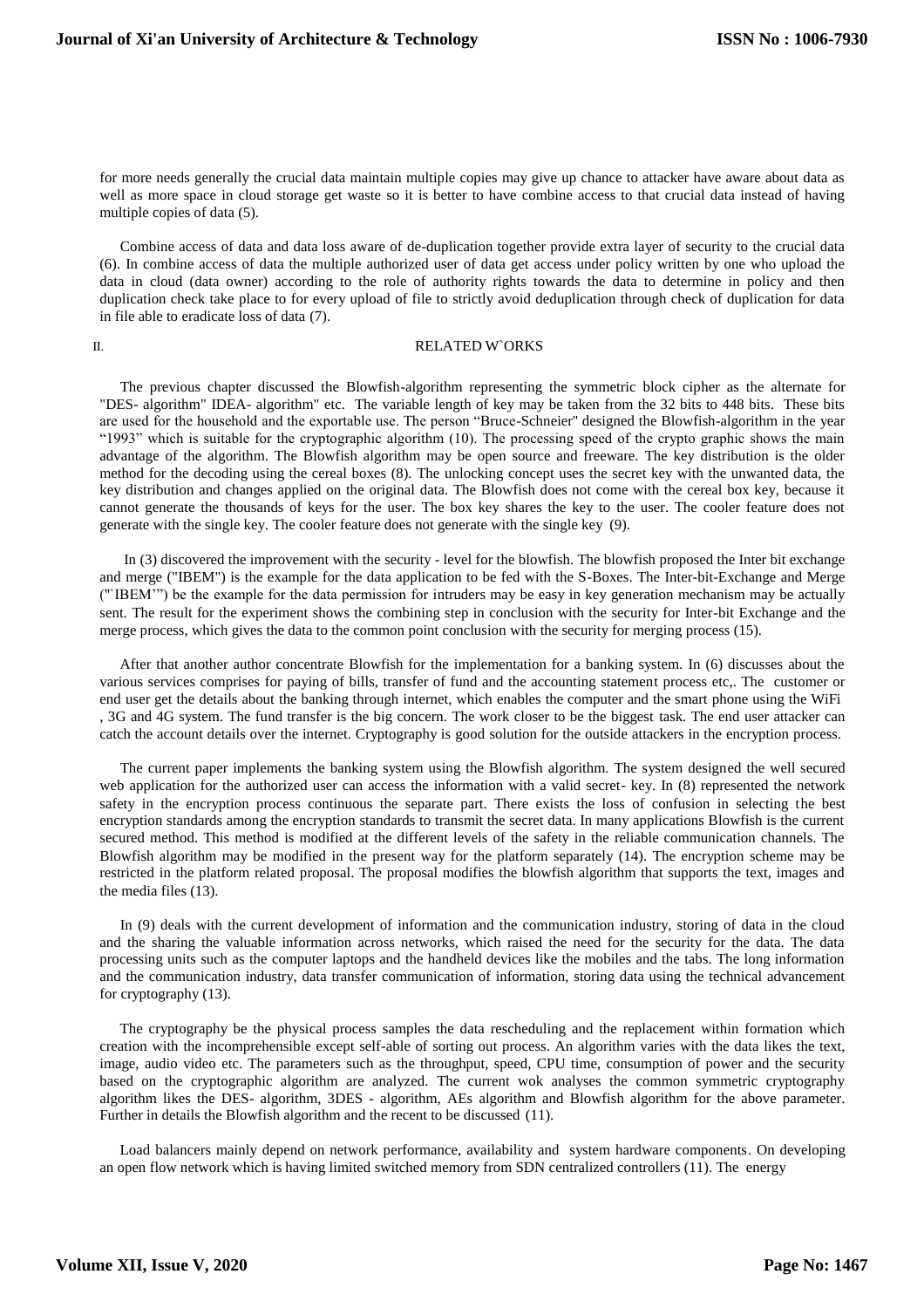consuming algorithm has been installed in all the devices in such a way the energy should not be wasted because there is a less amount of power consumption of all the batteries in the devices, which ignores to allow infinitive operation time for all the nodes. This algorithm is better to be implemented for multipath such as both primary path and secondary path for every request in the network. These alternative links within the network connections must be disjoint for all the paths to share links to communicate among themselves and maintain the computation of the overlay network and reliability of connections. Data loss is also a major considered issue in cloud through hash value able to find whether data is missed or not but very crucial one is needed to find which data is missed in which they came up with an idea to sense missed data using wireless sensor network (11).

#### *A. Cloud security*

Some security issues are must to consider they are Vulnerability occurs anywhere in the system, requires defense in depth, attacker bypass controls implement a single point of failure [6]. Threat take place when unauthorized user/attacker try to mishandle cloud service Potential attack that can be carried out on an information technology, attacks under two categorization they are

- Active attack
- Passive attack

Passive attack does not modify it as man in the middle attack. It took the responsibility without the knowledge of the authenticated user or owner. The best scenario is listening communication between two people without their knowledge through phone call record, these attacks are more dangerous (6). These attacks are done with the knowledge of the person. The attacks include modification of data, when sender sending data to receiver the attacker intermediately accessed the data and made some alteration in the data for example if sender sending message "add ram as a user " the attacker change the message as "add sam as a user" before the message reach to the receiver. Deny operation, if the attacker tries to denial the transformation of data between sender and receiver. Negation of data made by sender or receiver because of attacker influence. Asset: Asset means information it means the data stored by the user and then user identity.

#### *B. Cryptography and Hashing*

The 1st approach is predictable; get out a viable algorithm to have appropriate support to get a 100% accurate efficient result through processing cryptography in a cloud server. Such algorithms are MD5, SHA, RSA, DES, AES (19-20)

The 2nd approach is predictable; get out a viable algorithm to have appropriate support to get a 100% accurate efficient result through processing hashing in a cloud server. But this hashing would not be efficient as a cryptography technique since hashing does not support encryption as well as decryption so hashing technique had dropped (19).

And then considered major issue in hashing technique is incapable to provide a decrypted or un-hashed text to the final user after. The below mentioned Algorithms projected as best encryption support algorithm for cloud-server:

- Algorithm SHA 256
- Algorithm X11

After a while Microsoft azure came with the idea to propose a key vault feature to make it easy to store property files in cloud storage the key vault featured with cryptographic techniques to encrypt files which stored in cloud storage the end user can access it by using. Appropriate application key, later this feature starts to get used by multiple end users by deployed in software applications which run over the host cloud servers (19).

Cloud computing play a vital role in more organizations to simplify the process of manage information through handling equipment software of information technologies and play a role as partial owner as it took responsibility to support and maintenance of information technology to cloud service providers with advantage of on demand, less cost as cost are renewed as operating expenses from capital expenses. But due to this renovation management of infrastructure might be complex therefore must have solid prearrangement in assembly changeover to guarantee gain profit.

#### III. PROBLEM STATEMENT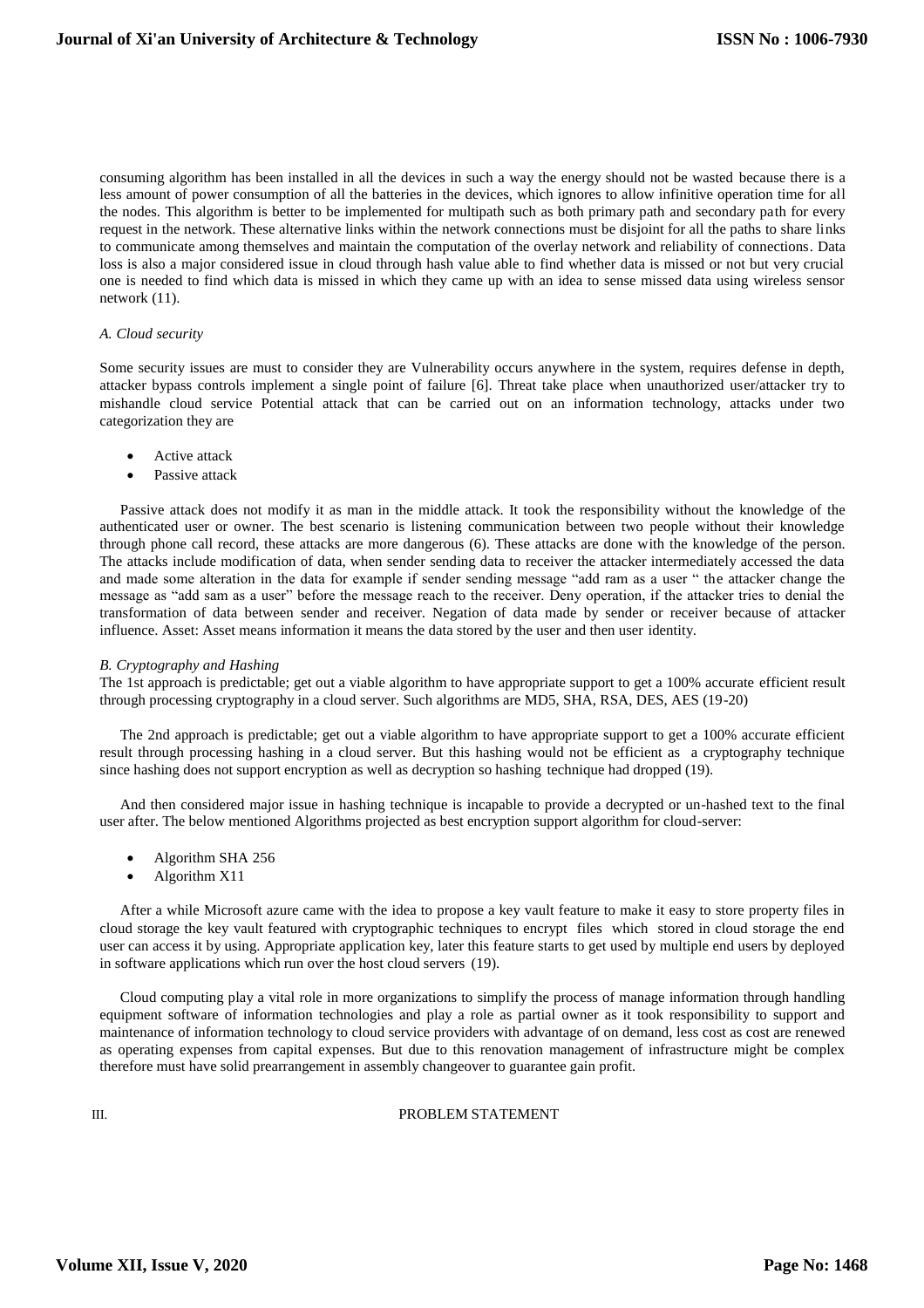Computing over the cloud elevates adequate security issues. The more data is commenced from the cloud through publicly available sources (like web) this makes unauthorized access to data, especially in public cloud security issues be more. Most commonly security issues happen when unauthenticated access of data made by hackers so to handle security issues need to have finest access control as well as important to concern that access control flexibility not made a authenticated user to lose access. Even more solutions came to fix security issues but yet some security issues corrupting the data and then more risk threats and vulnerabilities crashed the data stored in the cloud (17, 21). To keep data from security issues the idea in use is instead of storing data in a single server use to store data in multiple servers it high crucial data availability but this idea would not bring a flexible solution to security issues. Even the encryption and decryption of data is not only enough to protect data from hackers while hackers hack the key too therefore much research is required to fix security issues of data in the cloud.

#### IV. PROBLEM SOLUTION

To provide efficient solution to fix the security issues need proper demonstration of issues to proper demonstrate some effective steps need to take

- Examine about the cloud security's major issues factors like vulnerability attacks
- Most need is aware of necessities to secure data so have a knowledge information about access rate of file, availability of file like about every functionalities of data, file
- Examine the data secrecy level differs as the cloud type (public, private, community, hybrid) change
- Keep update of file function information like more consideration want to take into the consideration to provide a secrecy to data file

In this paper according to our considering and awareness about security issues found the major challengeable security issue is attacks mean when the crucial data file get access by unadmitted (attacker) user so had a idea to imitate access control to the data file in database through access policy as well as had a consideration about data needs and to assure data available to authenticated user easily brought out the cooperative access control that means some data need to access by multiple user when access control in establishment for data file of with rights of access by multiple to reduce waiting time intervention and to ensure data availability cooperative access control considered as must concept to establish

With cooperative access control to provide two layer of security de-duplication to introduced here, while the need of multiple person access and function a single data file may the confusion arise about data file inside the storage so may same data file repeatedly upload and get process when the same data file occur and process multiple time also might be a impact to secrecy of data as well as lot of space get waste inside data storage therefore by considering the issues due to same data file take place multiple times in storage de-duplication idea established here System Model

*i) Data Owner*



Figure. 1. Flow Diagram of the architecture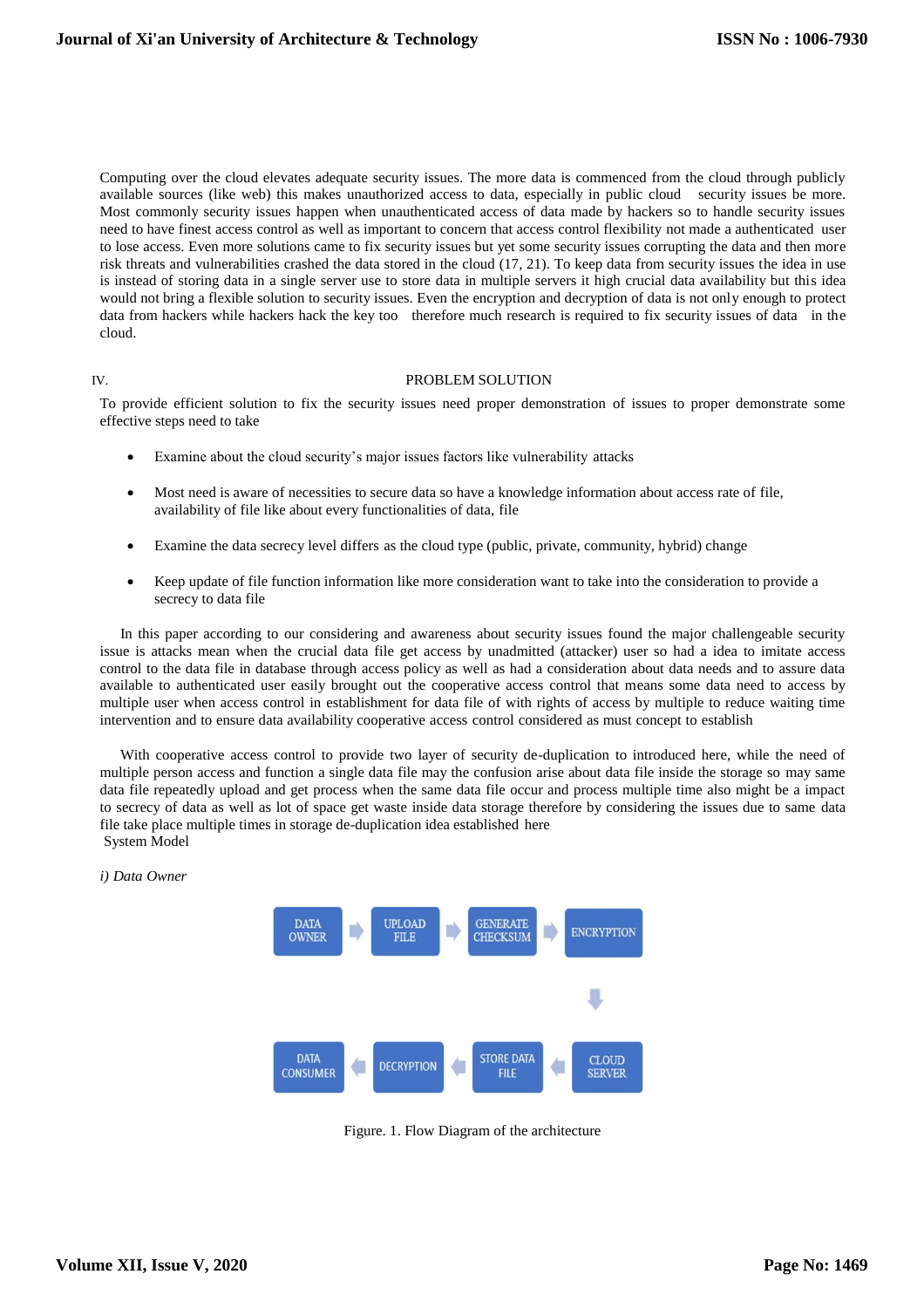Data owner is the authenticated person have a multiple responsible towards data file data owner is the person create access control policy according to the data upload in file, when data file upload by authenticated owner de-duplication process take place to ensure the currently uploading data file is not there in storage as the data upload in storage collaborative access control policy to detected and enabled to that data file by the authenticated owner in that policy as multiple user having access right some permission condition commit by owner to the each user/accessor of data file permission such as modify, upload, download, encrypt, decrypt.

#### *ii) Data consumer*

Data consumer the person have a view of data file under the data owner rules policy according to the identity of data consumer access and other permission to the data file is detected and confirmed by data owner, data consumer must under data owner surveillance, Through login credential secret key data consumer identity get verify by data owner as well as through his identity attribute permission rights to enable to the respective data consumer, Data consumer can the one modify , upload , trash ,perform cryptography under the permission of data owner in cloud storage

#### *iii) Cloud Server*

cloud server is a data file home , data file's owner and data file assessors have an access to cloud server under some secure concerns, Data file owner, accessory examine and ensure whether they authenticated or not by verify their identity attributes through login credential and secret key of them secret key is unique key to every user of cloud server, cloud server is the database of data file, through blow fish algorithm of with more accuracy data file get encrypt and upload by authorized proprietor, the cloud server storage used here is amazon ec2 as it is open source server of cloud.

#### *Attribute based cooperative access control flow:*

The access control required for the control mechanism can provide the policies for the access of the files. These files can be uploading by the data holder. An admission control policy may be used in the application's action such as delete file, downloading and view file. The owner of the data can upload the documents to the cloud server. It specifies the access policies with the particular files. The customer can be able to show the respective file. Normal access control policy possess a disadvantage of restricted access to upload files and limited access for certain file so to overcome from the determined issues cooperative access control idea established here.

A cloud provides the different techniques intended for the right of entry control in cloud computing. The methods are not protected and sufficient. Based on the problem a fresh protected and capable scheme for admission be in charge of cloud computing.

Cooperative access control policy set of accessor identified by their common attribute of identity , here user 1 mean as U1 has some identity attributes such as name, id, role, domain, grade, position these mentioned attributes can mention as a1… a6 here to detect the accessor of data file some attributes from a1 to a10 take into consideration, For case owner of the data file is head of the department and the upload data file to related to department stuffs therefore the data file accessor best to be the part of that respective department therefore here the attribute come into the necessity attribute to consider is role, domain, grade therefore this role(a3),grade(a5)took as primary attribute into the consideration and domain took as a main attribute into the consideration for each user who is stepping to access the data file uploaded by the head of the department, The main attribute value must equal to the owner main attribute value, According to the head of the department main attribute value the user primary attribute and main attributes value estimation took place , consider a case with domain as a main attribute and role , grade as a primary attribute and remaining is other attributes and if the head of the department main attribute domain value is IT the users who steeping to access the file validate first by the main attribute domain value if main attribute value of owner and accessor(user) equal then the user check continue with the primary attributes value if the primary attribute value come under the owner esteemed value then the user can access the file the other rights determine by users primary attribute and other attribute values other rights such as modify, upload of modification data , encrypt , decrypt , trash, download.

**User**->u1……un **Owner**->o1…..o10 **Normal/other attributes** ->a1..an **Main attributes** ->m1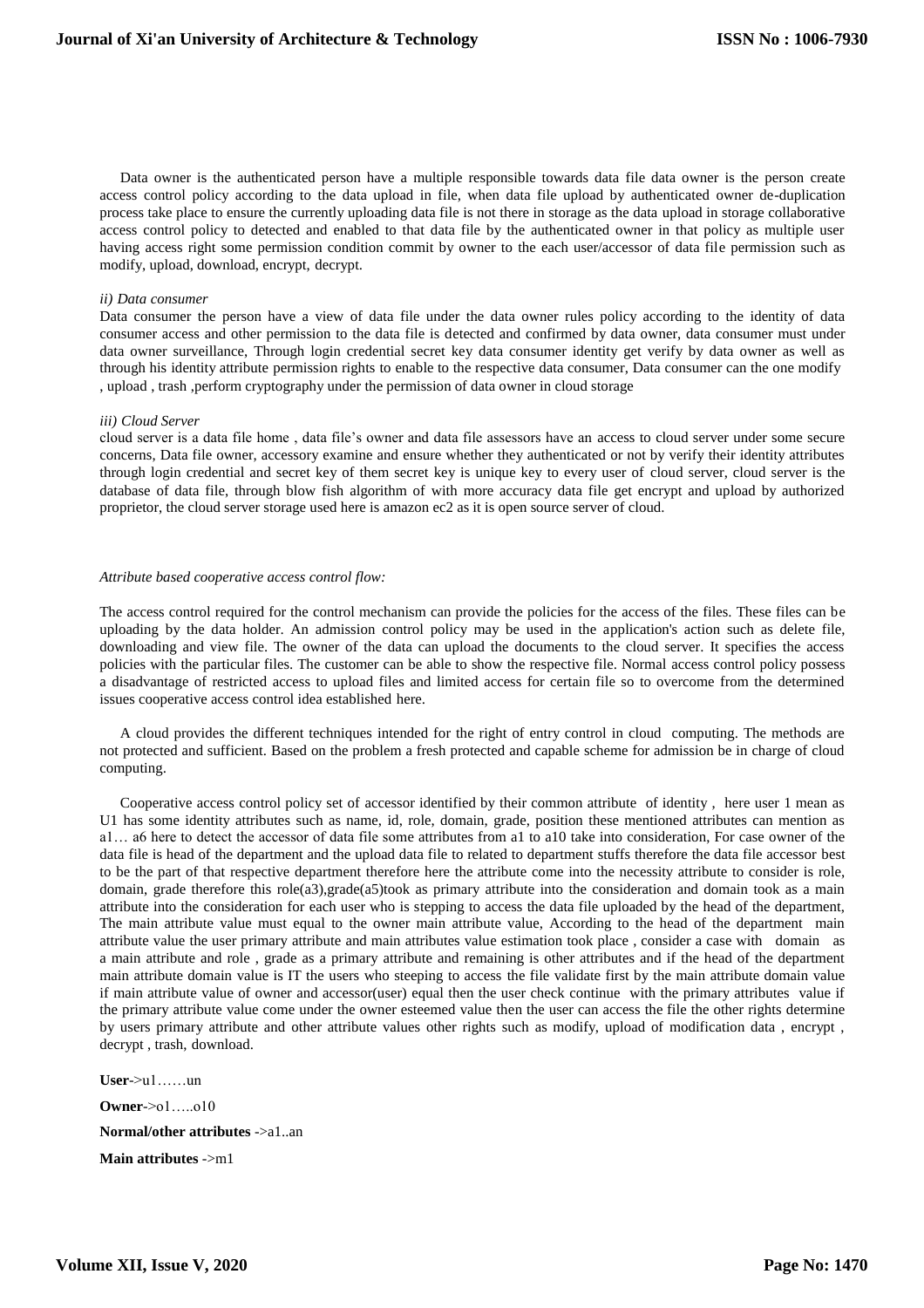#### **Primary attributes** ->p1… pn

Owner esteemed value of primary attribute store in table(t) format

Pseudo code:

**If**  $(u1(m1)=01(m1))$ 

**If**  $(u1(p1..pn)=t(p1...pn))$ 

Access granted

// access granted

ag=1 otherwise ag sets to 0

#### **Else**

Access denied

 $If$   $(aq=1)$ 

Rights rule set  $=1$ 

According to ui(ai…an& pi..pn)

collaborative access policy based on tree structure relationship attributes, Tree approach follow top down as of root to nonleaf node degree would be reduced one by one then the threshold value, leaf node degree persist as 0 affording the node rate precedence will be established and collaborative access policy get generated.

#### *Encryption and decryption of File*

The Crypto-graphic technique makes the shield for the data - confidentiality and data integrity process. During the integration process the theft cannot be found. The encryption process makes the guarantee for the secure information visible to the sender and receiver.

The Blowfish-algorithm represents the symmetric block cipher as the alternate for "DES- algorithm" IDEA- algorithm" etc. The variable length of key may be taken from the 32 bits to 448 bits. These bits are used for the household and the exportable use. The person "Bruce-Schneier'' designed the Blowfish-algorithm in the year "1993" which is suitable for the cryptographic algorithm. The processing speed of the crypto graphic shows the main advantage of the algorithm. The Blowfish algorithm may be the open source and freeware.

The encryption and decryption use the symmetric ciphers. The data sender and the data receiver may be familiar with the utilization of the same secret key. The full key length satisfied for the data protection and classification. The level of classification may vary from the secret level with the top- secret data required 192 bits or 256 bits keys length. Ten number of rounds required for the key processing. The 10 rounds for the 128 bits keys, the twelve circulars for the key of length 192 bits and the 14 circulars for the key of length 256 bits. The individual steps consist of numerous steps required for the processing, which comprises the replacement and combination of plain text. The output may be with the final stage. The key is the older model for decoding in the cereal boxes. The unlocking the secret key cannot apply to the confused message. During the processing steps the key only knows the substitutions and changes performance over the original data. Only the cereal box shares the key among the user and the blowfish cannot share the thousands of keys to the user. It works as the unique part of the key generation in the encryption method. The other cooler features are not able to generate the single key. The computer using the block cipher may regulate the plain text and convert the data into the cipher text. Hence performing the routine task for the chunks of text named as the blocks. The text decoding function generates the key for the one cipher - text.

The unlocking the secret key cannot apply to the confused message. During the processing steps the key only knows the substitutions and changes performance over the original data. Only the cereal box shares the key among the user and the blowfish cannot share the thousands of keys to the user. It works as the unique part of the key generation in the encryption method. The other cooler features are not able to generate the single key. The computer using the block cipher may regulate the plain text and convert the data into the cipher text. Hence performing the routine task for the chunks of text named as the blocks. The text decoding function generates the key for the one cipher - text.

The Blowfish algorithm makes the concentration in speed. The speed in the various parameters uses the bulk encryption and the bulk decryption. So that the rotation reduces from 8 bit to 32-bit table of look up and may be one or two 32 bits operations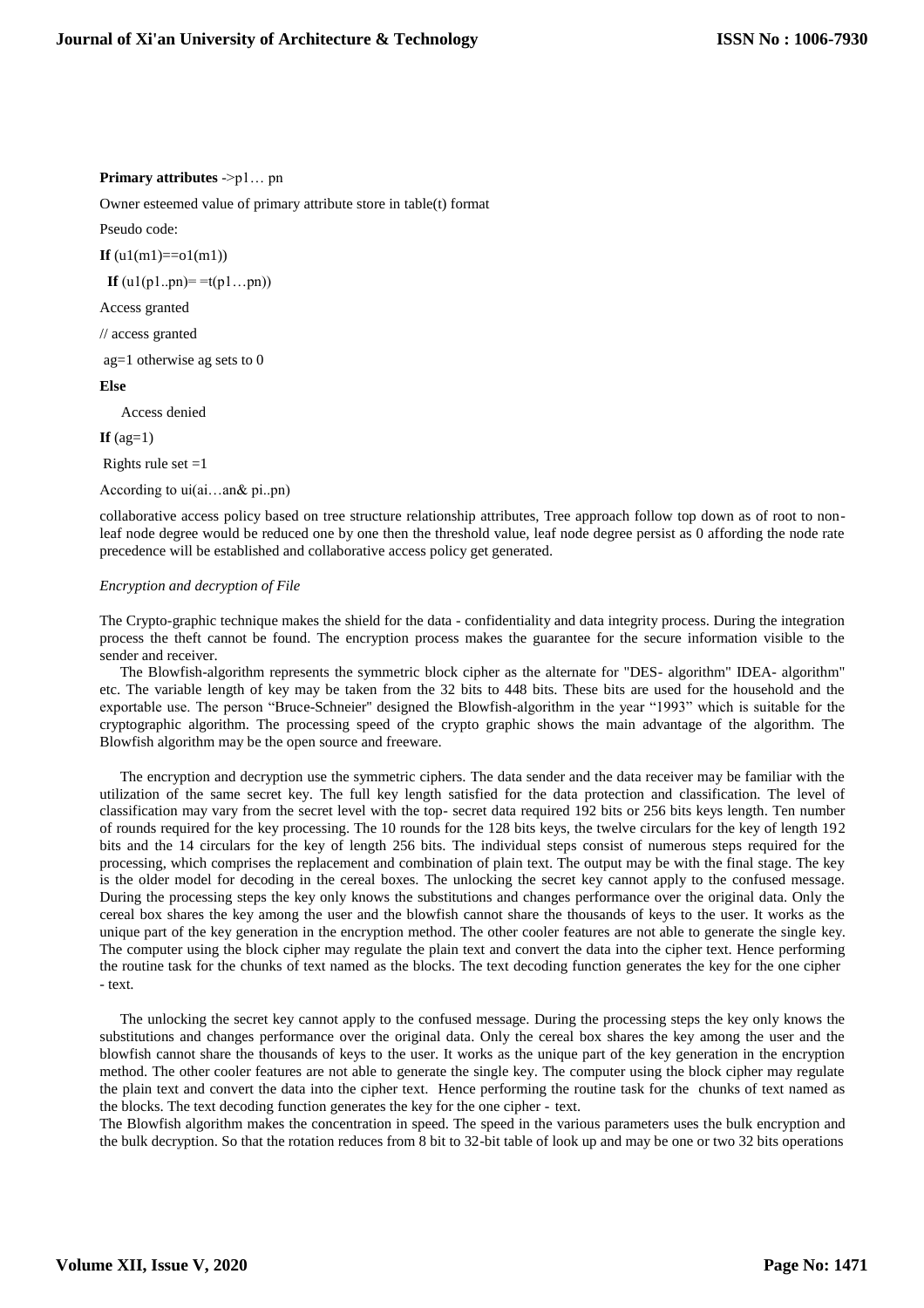such as XOR addition. The pipeline concept uses 32 bits CPUS with a fast cache of 4K Byte. The implementation process produces the code near to optimum value.

The Blowfish algorithm may be the "Feistel-cipher", be composite with the utilization for encryption and decryption process. The round keys may be utilized in the similar manner. The expensive work cannot carry out at the start of the beginning round process. The exclusive work for the encryption process may undergo the decryption process with the first exclusive or in round function. The reason for the decryption process mechanism for the Feistel structure cipher. The Ffunction involves the fixed function and the cipher text with the Feistel structure cipher. The separate half of the plain text be the exclusive or with the round – key and the exclusive or with output for the F- function. The value becomes true for the fixed function for both the encryption and decryption process.

The main XOR operation is performed in the encryption process. Final stage of Blowfish algorithm cipher entails in the 2 stages with the turn around the ultimate swap and carries out the output whitening. The output whitening right side of the output is the exclusive with the 17 round key and the left exclusive with 18 round key. The output will be the cipher text.

*PSEUDO CODE*

Begin itemizing

The Blowfish algorithm contains 16 rounds.

The x represents the input 64-bit element

The 'XL and 'XR' be the 32 bits of two half using division of x input

The loop continuous for the iteration for 1 to 16 times

 $xL = xL XOR$  operation with Pi

 $xR = F(xL) XOR operation with xR$ 

switch 'xL' and 'xR'

At the end of 16 rounds, exchange 'xL' and 'xR' once more to open the last exchange.

Then, 'xR' = 'xR' XOR P17 and 'xL' = 'xL' XOR P18. Lastly, rejoin 'xL' and 'xR' process to come cipher-text. A decryption process can be précised towards the encryption process, the extension of the P1, P2 and P18, which can utilize turn and round. The implementation requires me to speed up to unroll loop and guarantee for the sub keys accumulated over the data caches.

The decryption process can be précised towards the encryption process, the extension of the P1, P2 and P18, which can utilize turn and round. The implementation requires to speed up the unroll loop and guarantee for the sub keys accumulated over the data caches.

#### V. DE-DUPLICATION

Data may be represented as the characteristics or information like numerical. The data can be stored in the storage unit termed as the 'data storage'. The large amount of data in the queue may create the traffic otherwise collusion occurs. So, the data copied once again as the data duplication. The data occurred in the duplication process as an exact copy of original information saved in the different medium. A necessary condition occurs to detect and delete the duplicate copy from the storage device. A process that removes the unnecessary data copies and increases the storage capacity conditions is known as the data de-duplication. Minimum time needed to delete the duplicate copies of data. The action done using the separate domain with an efficient way, another domain running with the client read/ write domain. After the completion of the duplication process the data moves to the DR site, where the real backup moves between the hybrid cloud and public cloud. The process is modeled as the de-duplication engine, which scans the incoming data set, creates the scanner code and fingerprint is converted as hash code save in the data structure memory.

The fingerprint and the lookup transformed to hash perform in the storage process. Using a fingerprint and the hash storage needs the matching process with the data block to represent the duplicate fingerprints (donor block) being searched in the cache memory. The comparison done in the byte by byte between the current data block (recipient block) and the donor block results as the verification makes sure an exact match. The verification results with the recipient block are shared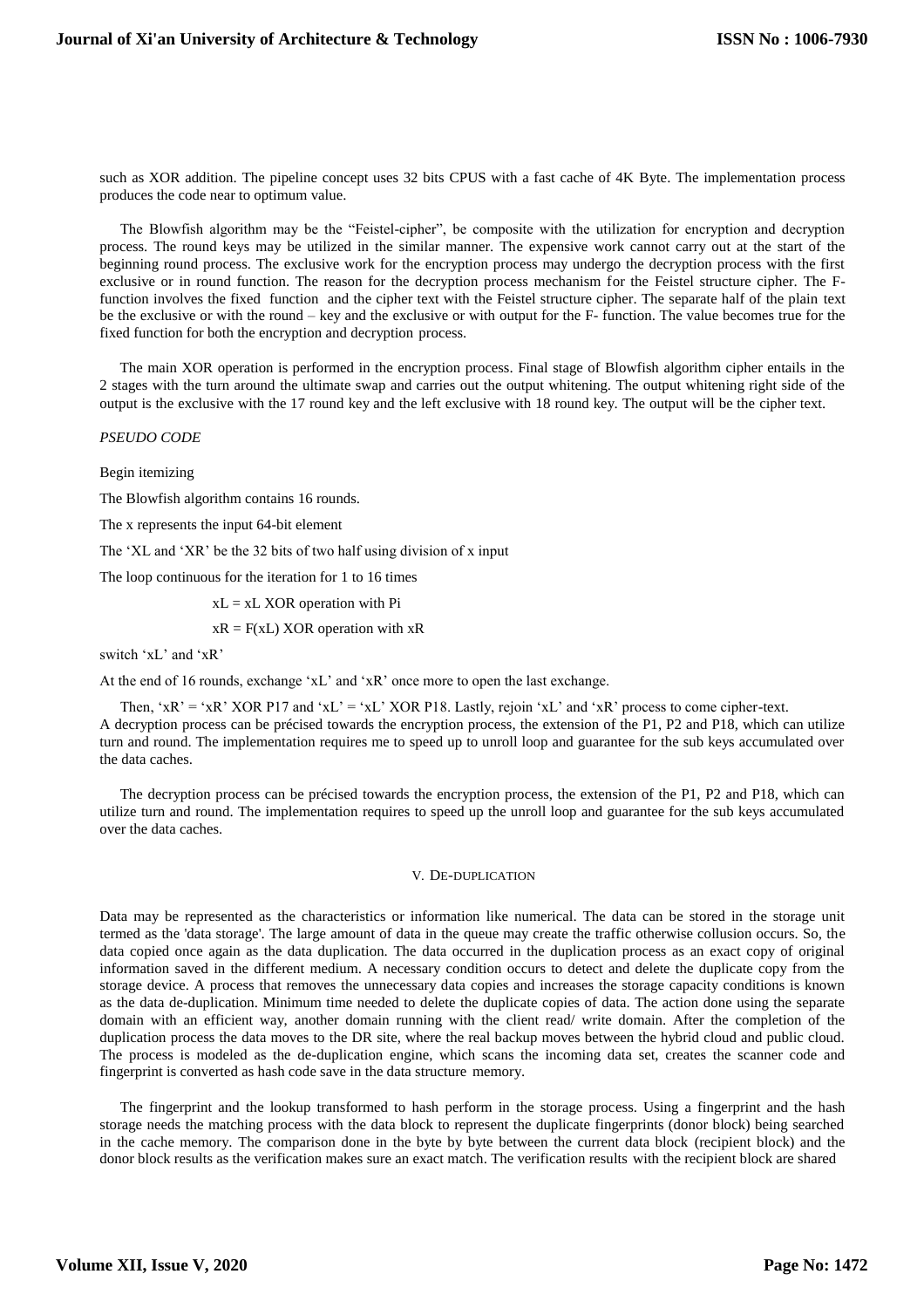with the disk. The matching points of donor block are an actual concept for the recipient block in the disk. This technique applies to metadata in tracking and sharing process. The block donor not available in the cache memory condition, the donor block with the already fetched from the disk to the byte by byte comparison step ensure the exact match. Here the recipient block be marked as duplicate cannot write on the disk. The metadata turn itself in tracking process to share details. Similarly, a de-duplication engine works in the same way. The engine scans the data block present in the collective manner. The engine eliminates the duplicate by comparing the fingerprints for the blocks and also ensures a byte by byte comparison gives the false result to eliminate unwanted duplicate data. By using the process verify that no data loss occurred in the de-duplication operation.

The digits indicate the cryptographic hash function, which is the signature meant for the manuscript as a data folder. The SHA version of 256 generates the single 256 bit by 32-byte as the signature for the text data. The hash function used as the side information for the encryption process that cannot be decrypted to the original text. The cryptographic function is the fixed size for any variable text length. The hashed version of texts is opposed with the decrypting text with the original version. The application involves the parameter of list of represent the hash values, verification based on the reliability and the method named the authentication based on handshake and signatures using digital format.

The authentication process for handshake, which avoids the transmission passwords with the client. The information can be sent from the client function for hash with the password sent through the internet over the confirmation with a server making the danger for the unique code word has been traced.

The anti- tamper is the link for a hash message linked with the original data. The recipient had the hash message and compared it with the transmitted hash. The matching function is unchanged and represents the no data loss in transmission. The digital signature is an essential sign of a hash function for a document, which may be encrypted with the private key that produces the digital mark for a file. Somebody able to verify the authentication of text in the decrypting the code word for the key used in the public manner. In addition, with the mix up gain and compare with the information mix with the code work.

Some main thing is that the hash function be an appropriate function for storing the encrypted password. These passwords were designed with the hash function to increase the speed of the computing, the candidate be the brute - force attack where the key derivation functions as the bcrypt or scrypt. These crypt designs to slow the accuracy for the password (npm as the bcrypt and scrypt library and the PHP as the bcrypt uses the implementation with the password hash).

The SHA-256 be the forwarding action for the functions using hash to SHA-1 be together referred as the SHA-2) and single the functions with hash on hand. The SHA-256 is more complex than the SHA-1 and not compressed. The key uses the 256 bits as the good partner function for AES. The NIST is the National Institute of standards and technology). The 'FIPS 180-4' provides the number of test vectors with the verification implementation. Hashing algorithms are used in sorts of ways. The storing passwords are in the computer version as the database. There is a large number of hashing algorithms specified for the purpose to optimize the certain types of data, speed and security etc., the discussion based on the SHA algorithm standards. The SHA stands for the Secure Hashing Algorithm applied for the cryptographic security. The point shows in the algorithm for cryptographic security. The security undergoes the irreversible and the unique hashes. The irreversible shows the original data cannot be separate and unknown. An unique function be the two different set of data not have the same function.

#### VI. EXPERIMENTS AND RESULTS

The majority of computational experience termed as the computational efficiency for their algorithms. The concepts centered on the amounts for computing resources. The information is important for the large scheduling problems. The main problem defines the attributes affects the computational efficiency for the count of activities and the availability of resource and the structure for the project network.

#### *A. Analytic Effectiveness*

The analytic effectiveness as a model able to describe the higher value of the action for the alternative method. The ideas based on the content for the project scheduling algorithm are the analytic effectiveness. It refers to the ability for the heuristic algorithms to schedule and to solve the same problem. The measurement factors are the incremental cost or tardiness might be used. The solution to the optimal problem can be measured as the solution quality. The cost-based calculation divided using the lower bound cost, which introduced by Ritzman may be used. The solution is the quality for comparing the problems between the bund. The analytic efficient be the scheduling algorithm. It may relate with the alternative heuristic approaches. An effective analysis for the heuristic dispatching rules needed for the studies in different simulation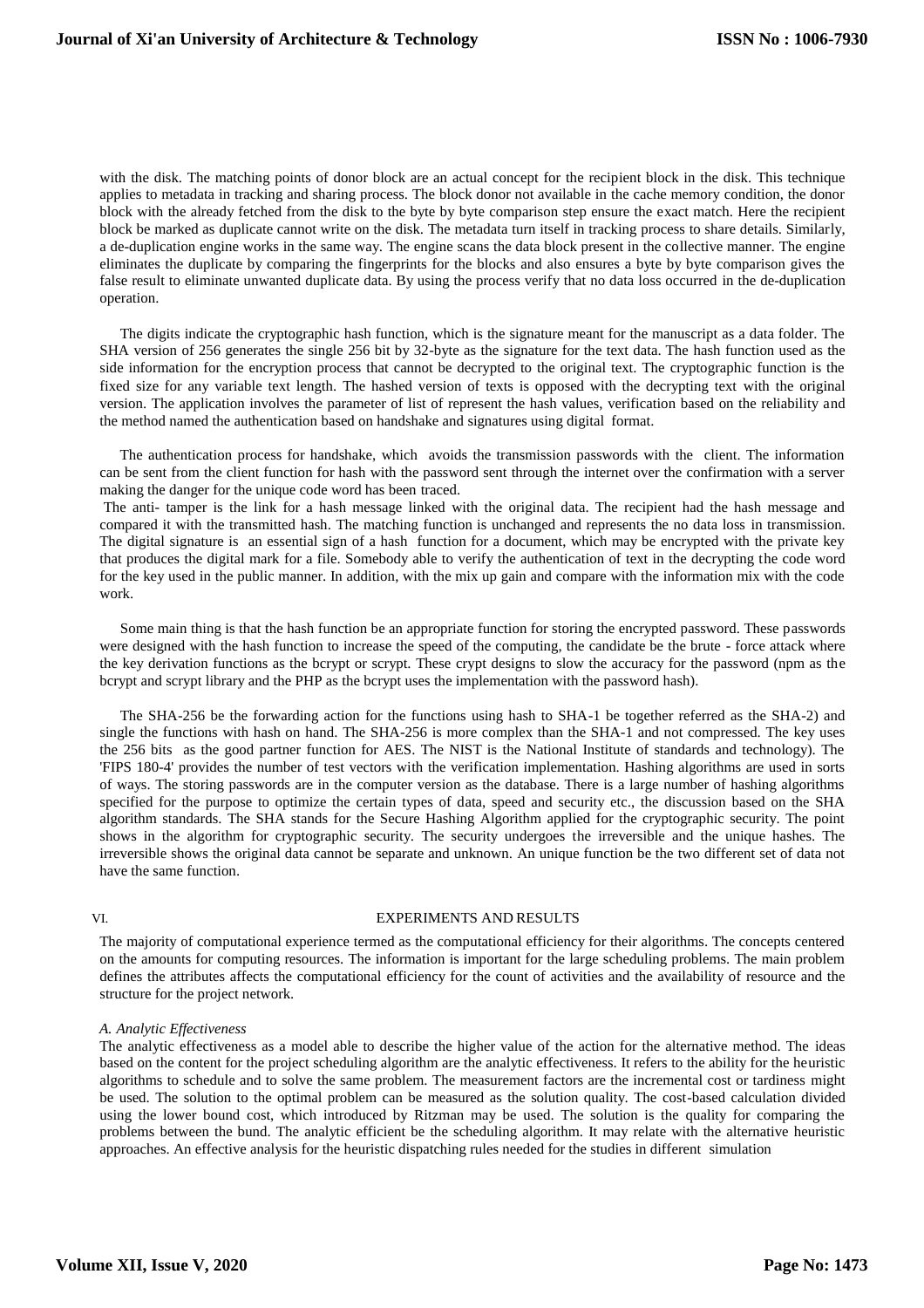environments. The area before the standardized analytic accepted by David. He concludes the effective review for the possible prior timing in the scheduling approach.

#### *B. Systems Effectiveness*

The common resource need for the resource scheduling projects requires the theoretical approach for the problems related with the scheduling. The different scheduling procedure gives the approach the overall results for the problem. The system efficiency may be analyzed as the scheduling parameter. An effective analysis for the heuristic dispatching rules needed for the studies in different simulation environments. The area before the standardized analytic accepted by David. He concludes the effective review for the possible prior timing in the scheduling approach.

#### *C. Cloud sim Results*

It results in initialization of a number of virtual machines. It is configured using the end user. The simulation in cloud sim depends on the number of job scheduling / tasks in the VM utilization.

#### *D. Scheduling of Jobs*

The unified form of infrastructure of storage compute service was provided by it. The localization and transparent service are adapted. The CSP infrastructure adapts the storage, servers, bandwidth and network equipment. These actions are monitored in the infrastructure and pay with usage options facilities is available. AWS compute service ec2 and go grid's serve path is the utmost widespread samples of IaaS nowadays.

#### *E. Graphs*

The bar chart used here to prove the present strategy of the proposed technique.



Figure. 2. Show the comparison graph for Encryption time



Figure. 3. Show the comparison graph for key generation time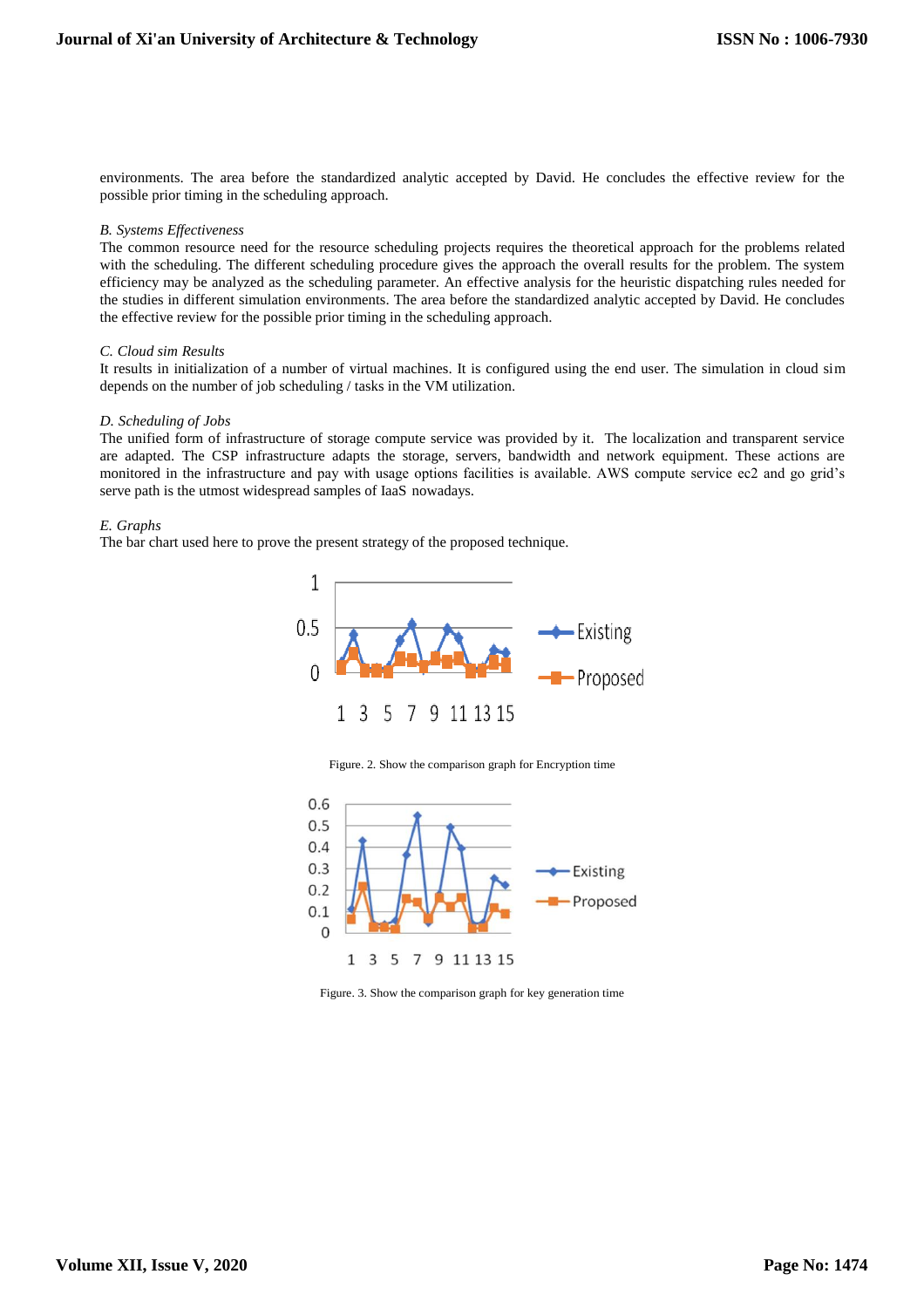

Figure. 4. Show the comparison graph for decryption time

#### *F. CPU Utilization Vs Time*

The time taken by each and every job after execution via cloud sim and its cipher-text size during scheduling of jobs or tasks as shown in Fig. 5.

Figure. 5. Depicts the time taken by each and every job after execution via cloud sim and its cipher-text size during scheduling of jobs or tasks.



Figure. 5. Comparison of number of translation nodes vs ciphertext sized

| algorithm | Block<br>٠<br>cipher | Key<br>Length                    | Flexibility/<br>Modificatio<br>n             | Data<br>center | Data tenant | Block<br>size | Effectiveness            | Level of<br>Security | Encryptio<br>n Speed |
|-----------|----------------------|----------------------------------|----------------------------------------------|----------------|-------------|---------------|--------------------------|----------------------|----------------------|
| Existing  | binar<br>y           | 128 bits,<br>192 bits<br>and 256 | YES,<br>Extended<br>from 56 to<br>168 bits   | no             | no.         | 128 bits      | Slow in<br>software      | Adequate<br>security | slow                 |
| proposed  | binar<br>y           | $1 - 4096$<br>set of<br>integers | YES, 256<br>key size is<br>multiple of<br>64 | yes            | yes         | 1024<br>bits  | Efficient in<br>software | Highly<br>secure     | high                 |

Figure. 6. Tabular representation of comparison of encryption algorithm.

#### VII. CONCLUSION

Cloud computing feature of distribution may possess advantage as well as disadvantage so here in work considered and determined the security issues of cloud computing bought up the idea to reduce a security issue in cloud storage through combined concept of cooperative access control and de-duplication .

In spite of the way that the preparing of the Cloud might have look as different occurrence this may took us to face another affect through the way of internet usage therefore much are there to take into consideration as too enormous amount of innovation are there in fast rate with establishment of uniqueness of services as to bring a innovative world and to make a human to live uncomplicated life. On the way must everyone be alert so therefore can realize and act against wellbeing risk acted to exploit this development. So that cloud computing has not faced an exception. Here in proposed ideas the data's